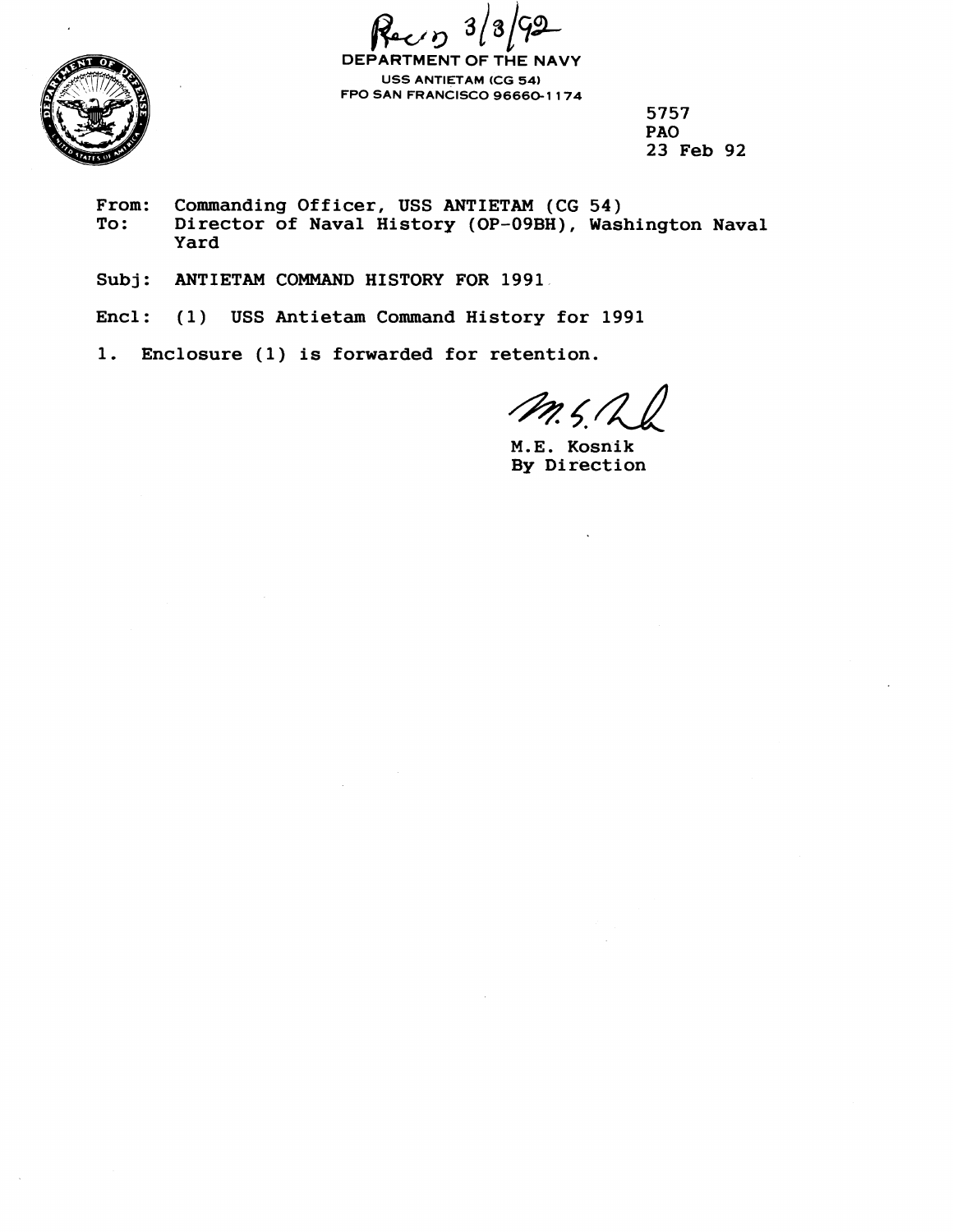Command History

 $\frac{1}{\sqrt{2}}$ 

 $\ddot{\phantom{0}}$ 

 $\label{eq:2.1} \frac{1}{\sqrt{2}}\sum_{i=1}^n\frac{1}{\sqrt{2}}\sum_{j=1}^n\frac{1}{\sqrt{2}}\sum_{j=1}^n\frac{1}{\sqrt{2}}\sum_{j=1}^n\frac{1}{\sqrt{2}}\sum_{j=1}^n\frac{1}{\sqrt{2}}\sum_{j=1}^n\frac{1}{\sqrt{2}}\sum_{j=1}^n\frac{1}{\sqrt{2}}\sum_{j=1}^n\frac{1}{\sqrt{2}}\sum_{j=1}^n\frac{1}{\sqrt{2}}\sum_{j=1}^n\frac{1}{\sqrt{2}}\sum_{j=1}^n\frac$ 

for

USS Antietam (CG 54)

1991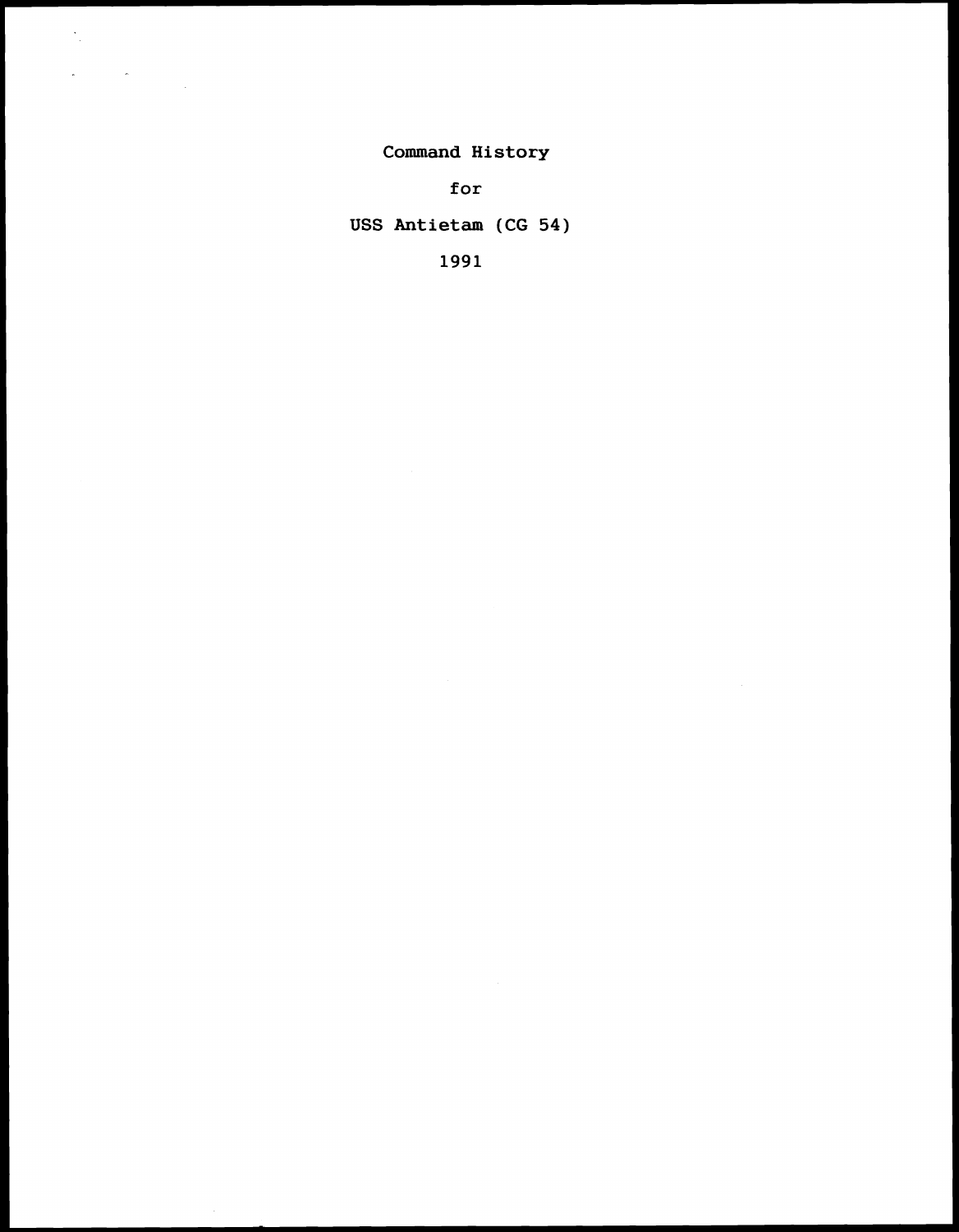- **1. Command Composition and Organization:**
- **Mission ANTI-AIR Warfare** 
	- **ANTI-SURFACE Warfare**
	- **ANTI-SUBMARINE Warfare**
	- **STRIKE Warfare**

**Equipped with the AN/SPY-1A phased array radar, the AEGIS Combat System, and the MK 41 Vertical Launch System firing the SM-2 Blk I1 missle, Antietam is the Navy's Anti-Air Warfare (AAW)**  Combined with the four large screen displays of the **AEGIS Display System, a vast array of communication systems, automatic status boards, and seventeen NTDS consoles, all coordinated by the AEGIS Combat System, the Command and Control functions are second to none in supporting a Battle Group Warfare Commander. Backing up this AAW capability, Antietam is equipped with the AN/SQS-53A sonar, AN/SQR-19 Towed array sonar, and the**  This gives her unmatched ability to **perform both long and short range ASW prosecutions. Two 5" 54 cal Mk 45 guns guided by the Mk 86 Gun Fire Control System provide a powerful anti-surface threat. Finally the combination of the Tomahawk and Harpoon Weapon Systems complete the ASUW suite with the ability to engage targets "over the horizon."** 

> **COMMAND COMPOSITION AND ORGANIZATION Commander-in-Chief, U.S. Pacific Fleet**

**Administrative Commander, Naval Surface Force, U.S. Pacific Fleet Commander, Naval Surface Group, Long Beach CA** 

**Operational Commander, Third Fleet Commander, Task Group Eleven Point One**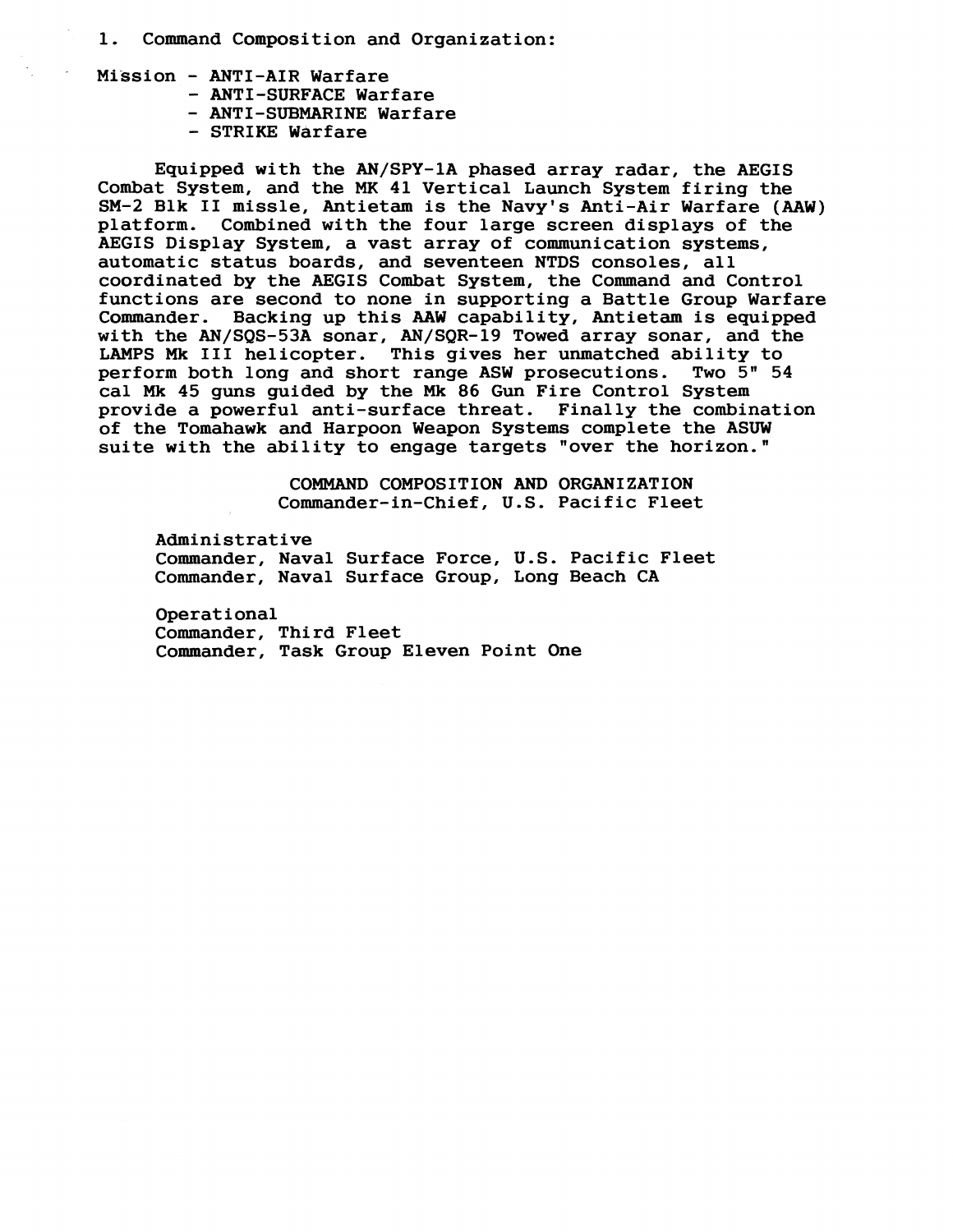As of 31 December 1991

Commanding Officer Captain Robert J. Natter

> Executive Officer LCDR Mark Kosnik

Operations Officer LCDR Supply Officer LCDR Engineering Officer LCDR Combat Systems Officer LT Weapons Officer LT Homeport: Long Beach, CA Aircraft Assigned during 1991: Commanding Officer Executive Officer Operations Department Divisions : 0C, OD, OE, OI<br>Combat Systems Department Divisions : CA, CE, CG, CM, CS, CT Combat Systems Department Divisions : CA, CE, CG, CM, Engineering Department Divisions: EA, EE, MP, ER, Engineering Department Divisions: EA, EE, MP, ER,<br>Supply Department Divisions: S-1, S-2, S-3, S-4 Supply Department Divisions: Navigation/ Administration Department: NX Operations Department OC Division: Communications - LTJG OD Division: Deck - LTJG OE Division: EWO/Crypto - CW02 OI Division: CIC - LT , ENS Combat Systems Department CA Division: ASW - LTJG CE Division: Electronic Repair - LT CG Division: Gunnery/Harpoon - LTJG

CS Division: **Sytems Test** - **LTJG**  CT Division: Tomahawk/VLS - LTJG

CM Division: SPY-lA/Fire Control - LTJG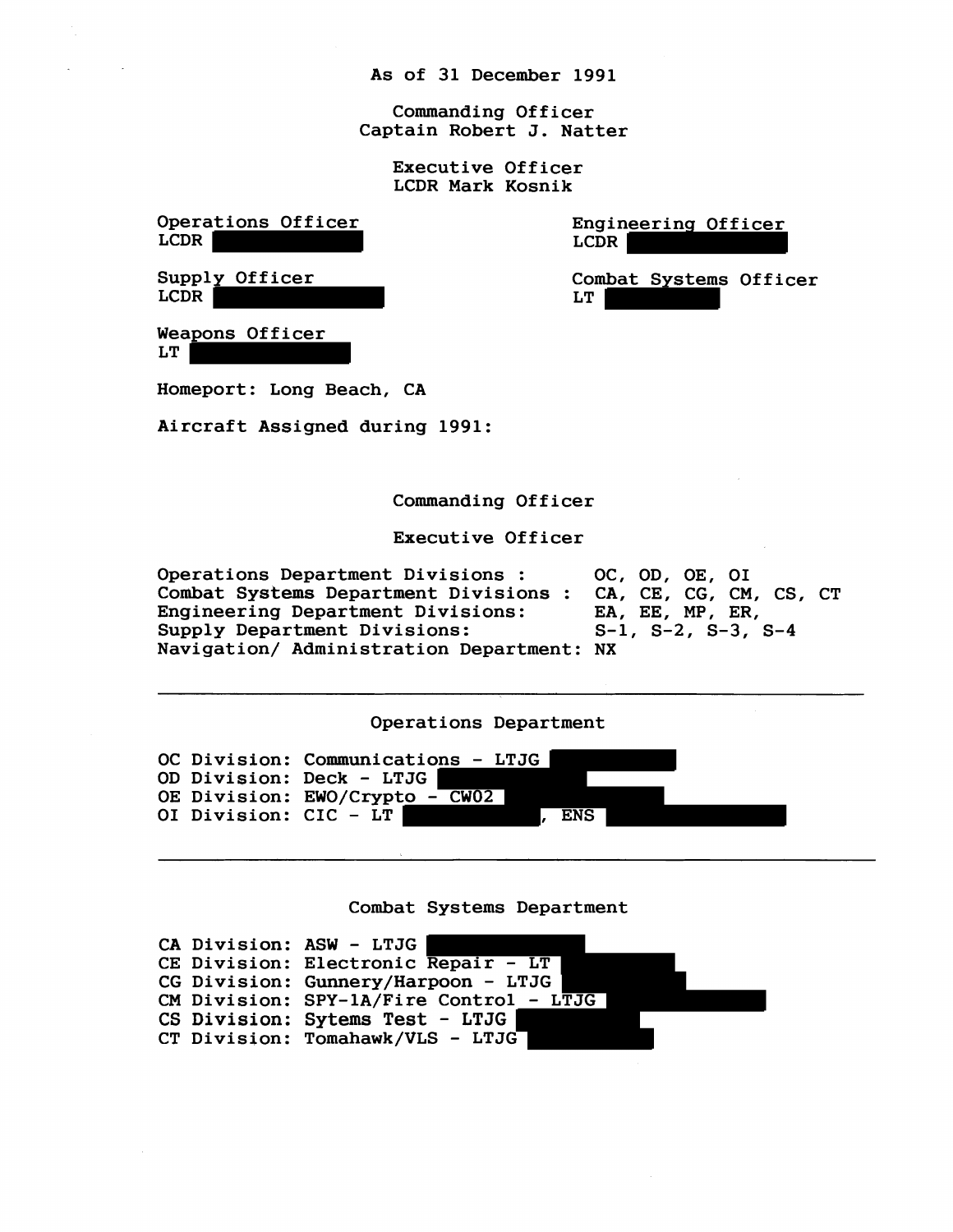## Engineering Department

EA Division: Auxiliaries - LTJG EA DIVISION: AUXITIATIES - LIJG<br>EE Division: Electrical - CW<u>02</u> ER Division: Electrical - CW<br>ER Division: Repair/DC - LT MP Division: Main Propulsion - LTJG

Supply Department

S-1 Division: Stores - LCDR | S-1 DIVISION: Stoles - LCDR<br>S-2 Division: Food Service - LTJG S-2 Division: Food Service - Liby<br>S-3 Division: Ship's Service - ENS S-3 DIVISION: SHIP S SEIVICE - ENS<br>S-4 Division: Disbursing Officer - ENS

**Navigation/Administration** Department

NX Division: Administration - LT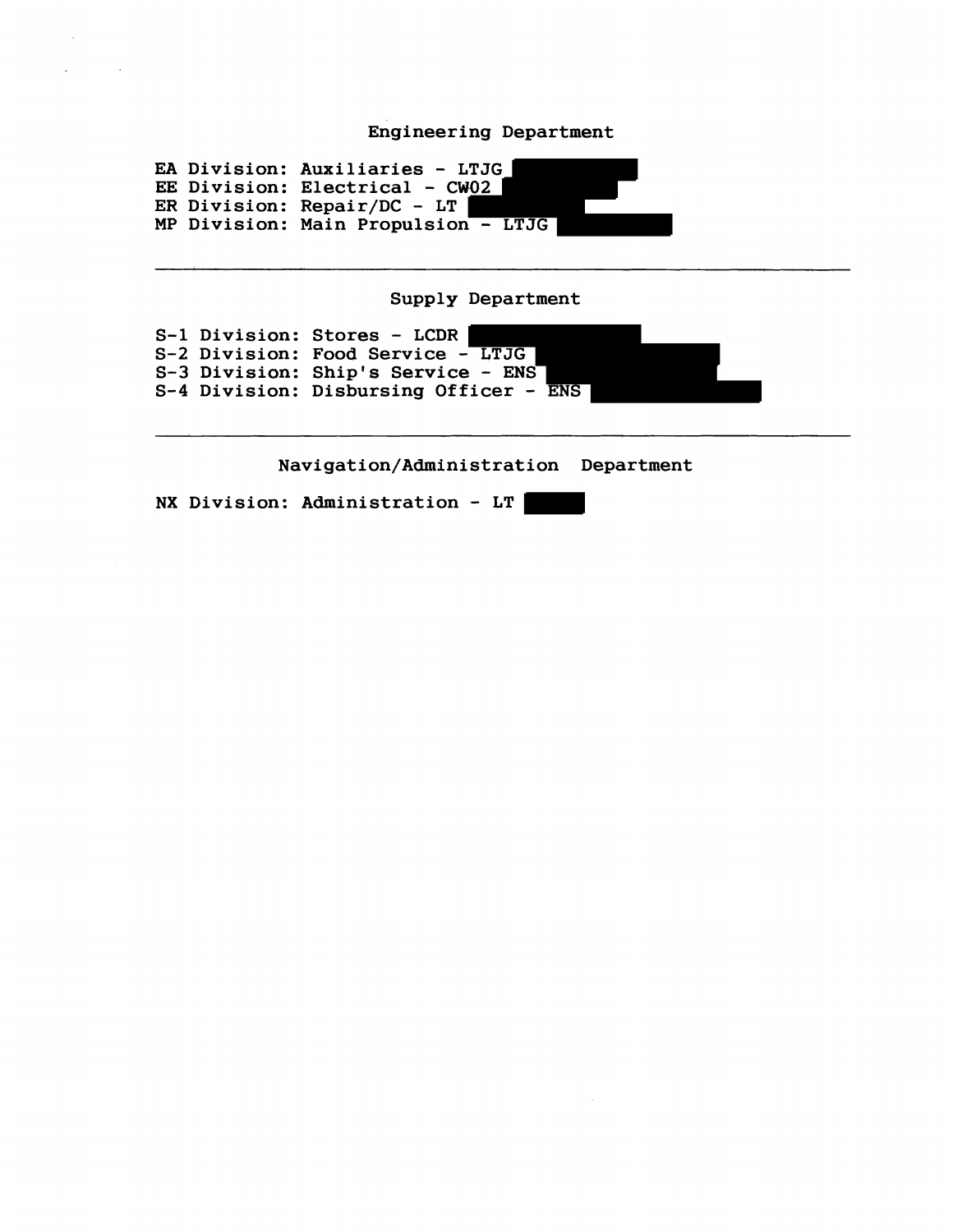## **2. CHRONOLOGY:**

| <b>DATES</b>     | <b>EVENT</b>                                                                                                                                                          |
|------------------|-----------------------------------------------------------------------------------------------------------------------------------------------------------------------|
| $05-08$ JAN $91$ | SESI - Successfully completed. No major<br>or repeat discrepancies noted.                                                                                             |
| 10-13 FEB 91     | NWAT - Successfully completed.                                                                                                                                        |
| 12 FEB           | ARE - Successfully completed. Ship<br>rated "Top 1 % of PACFLT Air capable<br>ships."                                                                                 |
| 21 FEB 91        | MISSILEX - Evaluated target KILL with<br>score of 94 % assigned.                                                                                                      |
| 23 FEB 91        | Awarded COMNAVSURFPAC AAW, ELW and ASUW<br>Awards for cycle ending 31 Dec 90.<br>First ship ever to win three major Type<br>Commander Awards in same cycle.           |
| 25 FEB-01 MAR 91 | Completed 3M Assist Visit with grade of<br>92.3 % assigned. Type Commander in<br>unprecedented action upgraded to<br>full inspection because of outstanding<br>grade. |
| 12-13 MAR 91     | NWAI - Successfully completed.<br>10 of 12 areas rated OUTSTANDING.                                                                                                   |
| 23 MAR 91        | Named winner of SPOKANE Trophy for TOP<br>Combat System Readiness for cycle.                                                                                          |
| 25 MAR-31 MAY 91 | Drydock SRA. Over 643 essential jobs<br>completed.                                                                                                                    |
| 22 APR 91        | Named COMNAVSURFGRU Long Beach nominee<br>for "OLD CROW EW AWARD" for Electronic<br>Warfare Excellence.                                                               |
| $22-24$ APR 91   | Completed Radar NAV CIC Training with<br>score of 96.4 % assigned.                                                                                                    |
| 22-26 APR 91     | Successfully completed Harpoon<br>Team Training.                                                                                                                      |
| 10 MAY 91        | Named Winner of RADM THOMPSON AWARD for<br>Public Affairs Excellence.                                                                                                 |
| 07 JUN 91        | Conducted Post-SRA Fast Cruise.                                                                                                                                       |
| $11 - 13$ JUN 91 | LOA - Successfully completed with<br>3 of 4 Areas rated ABOVE AVERAGE.                                                                                                |

 $\frac{1}{2}$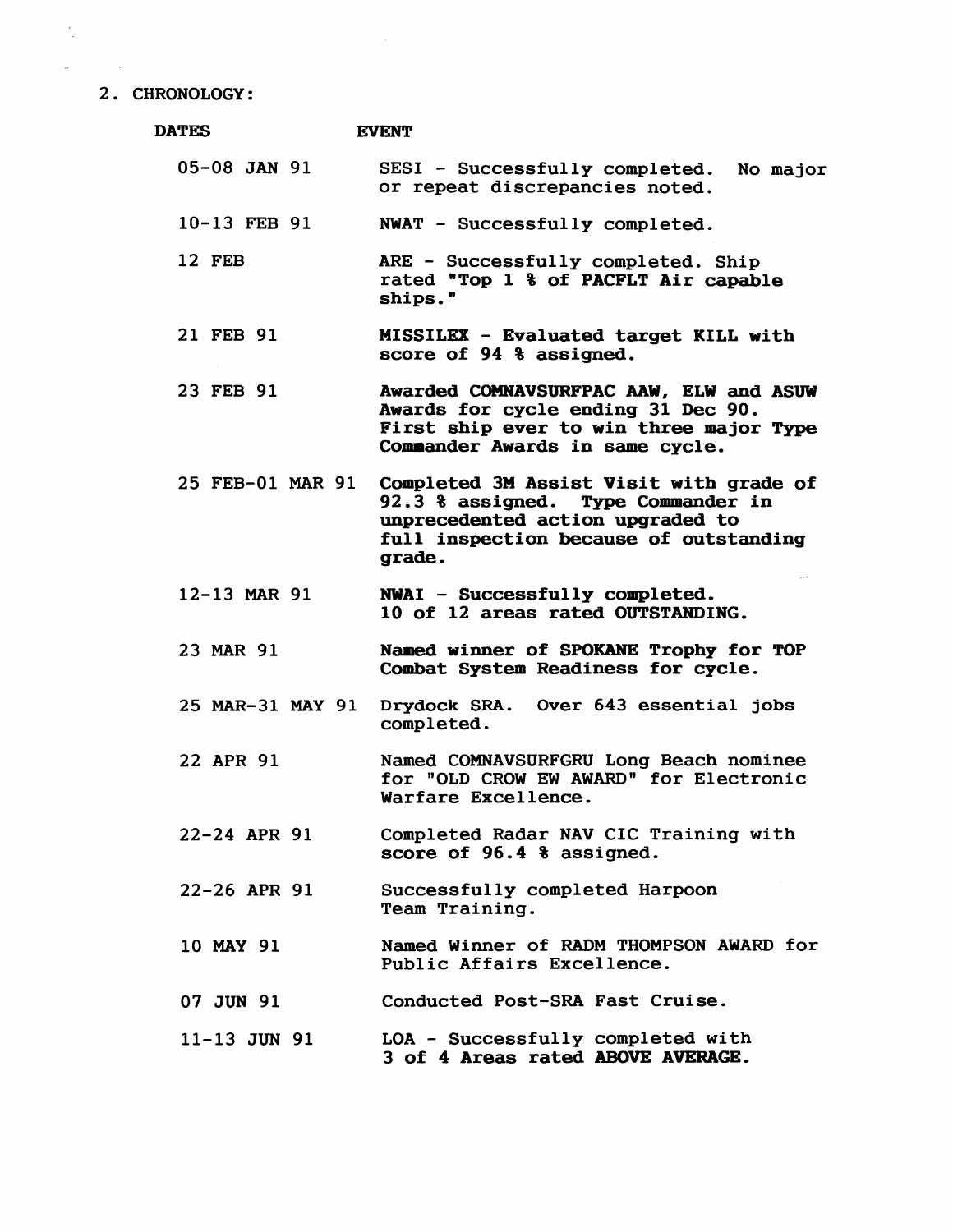- **19-20 JUN 91 Post SRA Sea Trials.**
- **29 JUN 91 CAPT Robert J. Natter relieved CAPT Larry.E. Eddingfield as Commanding Officer.**
- **03 JUL 91 Aviation Assist Visit upgraded to full certification; a first for PACFLT RAST equipped ship.**
- **18-30 JUL 91 Served as AAWC and Link Coordinator for MISSORI Battle Group during Pacific Northwest Operations.** 
	- **31 JUL 91 Conducted Guest Cruise for 76 civilians from Indian Island WA to Seattle.**
	- **31 JUL-05 AUG 91 Seattle SEAFAIR.**
	- **06-08 AUG 91 Embarked COMDESRON SEVEN for transit from Seattle to San Francisco.**
	- **06-08 AUG 91 Successfully completed CMTQT. Inspection Team calls CMTQT**  visit "Best in past 5 years."
	- **08-16 AUG 91 Port visit San Francisco. Over 200 crewmen complete CIC Team, DC, and LCPO Training.**
	- **09 AUG 91 Conducted Dependent and Guest Cruise for 61 guests from NAS Alameda to Pier 27 San Francisco.**
	- **12-16 AUG 91 Successfully completed CSOSS Phase I.**
	- **14 AUG 91 Hosted 40 Midshipmen from U.C. Berkely for tour of the ship.**
	- **22 AUG 91 PMS Assist Visit conducted in MAR, upgraded by COMNAVSURFPAC to Inspection with grade of 92.3** %.
- **26-30 AUG 91 Successfully Completed MTT Phase 11. Despite not having benefit of Phase I visit, 3 of 5 Areas rated good, 2 areas satisfactory.**
- **26-30 AUG 91 FAAWC Training successfully completed.**

**31 AUG 91 Republican Congressman Carlos J,**  MIORHEAD **and 20 guests hosted for tour of the ship,**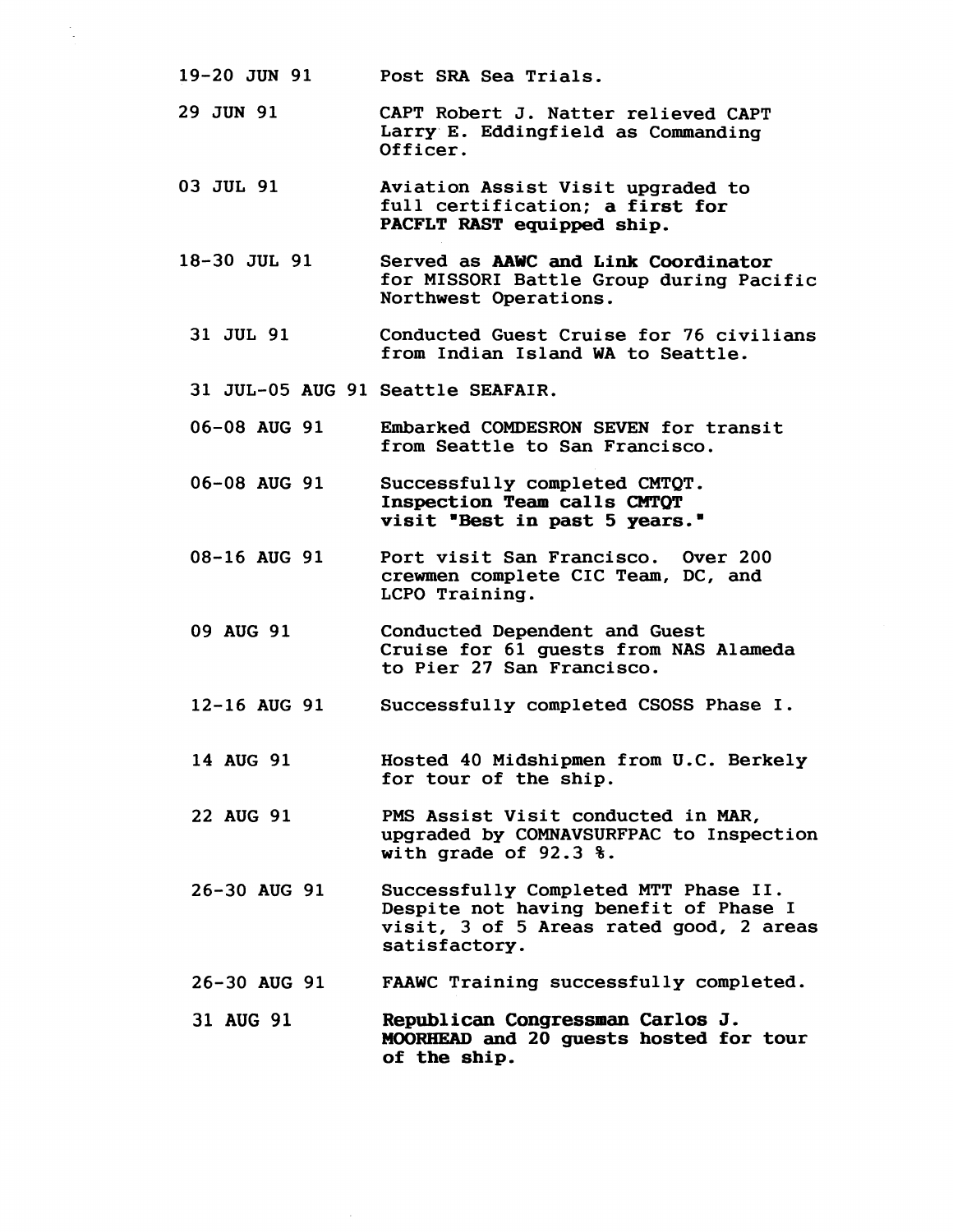**03 SEP 91 Conducted Burial at Sea of casket and remains of SKI Paul Viviano. 03-06 SEP 91 Successfully completed CSOSS Phase I1 Training. 09 SEP 91 Safety Survey** - **12 man team from NAVSAFECEN Norfolk VA find ANTIETAM "in excellent material condition with 105 fewer safety discrepancies than the AEGIS class average." 09-16 SEP 91 Embarked COMDESRON SEVEN and Staff for week long ACAT. 11 SEP 91 Conducted UNREP with USNS NAVASOTA T-A0 106. ANTIETAM acted as "last customerw in that fabled ship's 36 year career. 17 SEP 91 18 SEP 91 18 SEP 91 19 SEP 91 23-24 SEP 91 26 SEP 91 NGFS FIREX 11** - **Assigned overall grade of OUTSTANDING, with final score of 99.9** %. **TOW-BE TOWED** - **Successfully completed with assigned grade of 99** %. **Named Navy-wide Runner-up for CNO LAMPS MK I11 Saftey Award. ACAT MISSILEX** - **Successful engagement of BQM Target. Assigned grade of 100** %. **TRE** - **Evaluated ready for training in all mission areas. An unprecedented low number of discrepancies found, 30 total vs 116 avg for Long beach ships. CNSGLB** rates **ANTIETAM** TRE best in **Group over past two years. DRE** - **Successfully completed with SATISFACTORY. Inspector commented Inspector commenting: "Can't run a better Program.** " **30 SEP-04 OCT 91 CSA** - **Evaluated as overall ABOVE AVERAGE, with 5 mission areas**  assessed as **ABOVE AVERAGE. Leader rates ANTIETAM CSA as "best yet for PACFLT AEGIS Cruiser. 02 OCT 91 Hosted VADM KOHN, COMNAVAIRPAC, for lunch and tour.**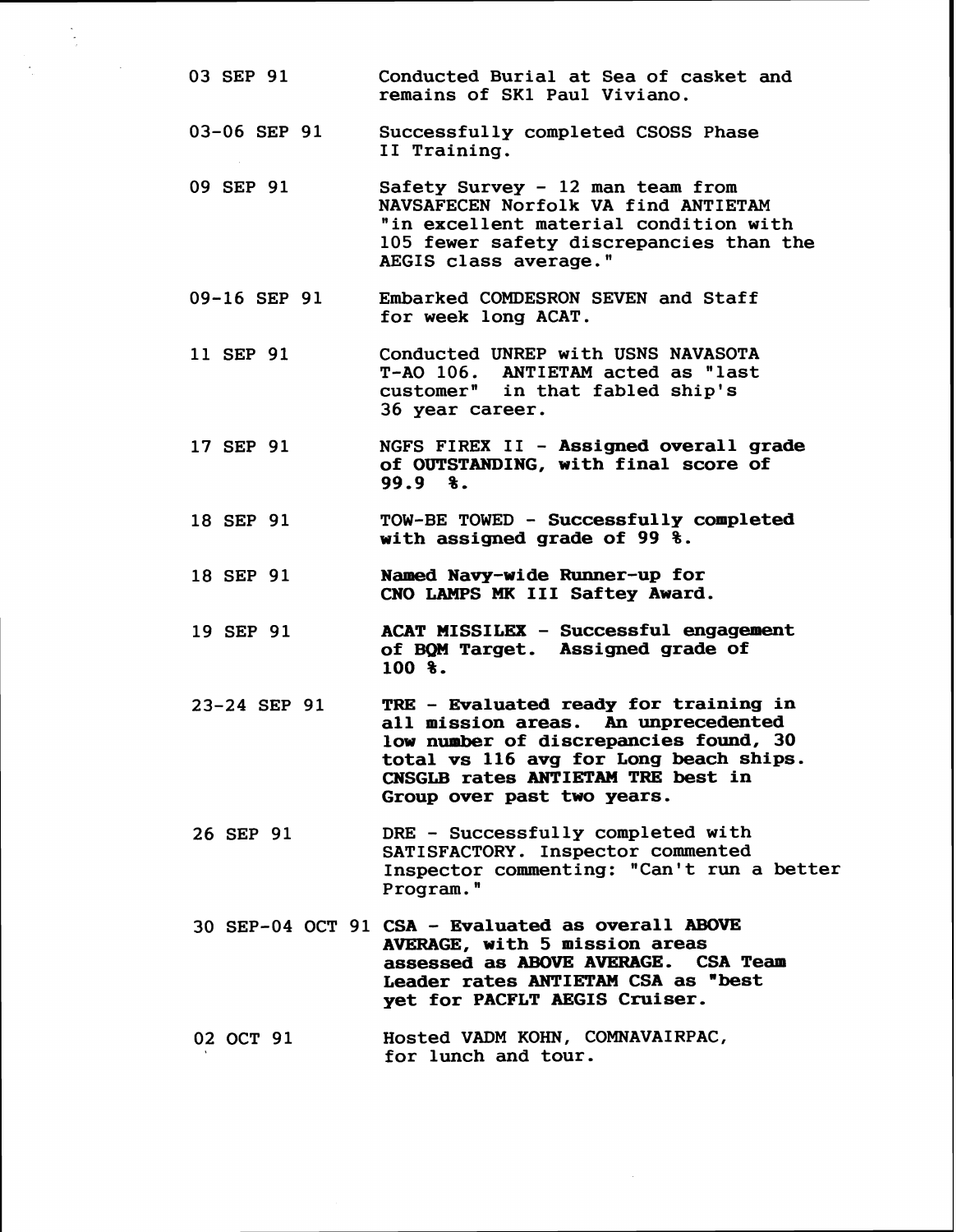- 07 11 OCT 91 Successfully completed CSOSS Phase III.
- 08 OCT 91 Served as test ship for CNO project OUTLAW BANDIT in SOCAL OPAREAS.
- <sup>15</sup> 18 OCT 91 Successfully completed MTT Phase 111, with 4 areas rated GOOD, 1 area satisfactory.
- 21 OCT-08 NOV 91 Successfully completed REFTRA. Ship rated Satisfactory is all mission areas completing successfully an unprecedented 94 % of all STR's during the three week REFTRA.
- 29 OCT **Successfully completed High Speed Surface Gunnery Exercise with grade of 98** %.
- 31 OCT **Successfully completed Missile Firing with grade of** 100 %. **During exercise served as MWC for six ship SAG in which seven missiles fired.**
- 01 NOV **Successfully completed SVTT Firing with a grade of** 100 % **assigned.**
- 04 NOV **Successfully completed Tow** - **Be Towed and Moor to a Buoy with grades of 98** % **and 95** % **respectively.**
- 16 NOV Hosted 1086 visitors for tours in conjunction with Navsta Long Beach Visit Ship and Naval Reserve "BOSS" Appreciation Day.
- 22 NOV Completed annual CFC Drive collecting over \$15,548 with 100 % participation.
- 26 NOV Environmental Health Assist Visit upgraded to full Environmental Health Survey based on OUTSTANDING condition of all programs. Final Survey grade of 93.8 assigned.
- 29 NOV Nominated by COMNAVSURFGRU Long Beach for the 1992 Ney Memorial Award.
- 03 04 DEC **OPPE** - **Successfully completed with 5 of 5 areas rated SATISFACTORY. Senior Examiner comments include "ANTIETAM is by far one gf the best ships observed in some time by this team. The ship was ready for the exam and presented itself in a most professional**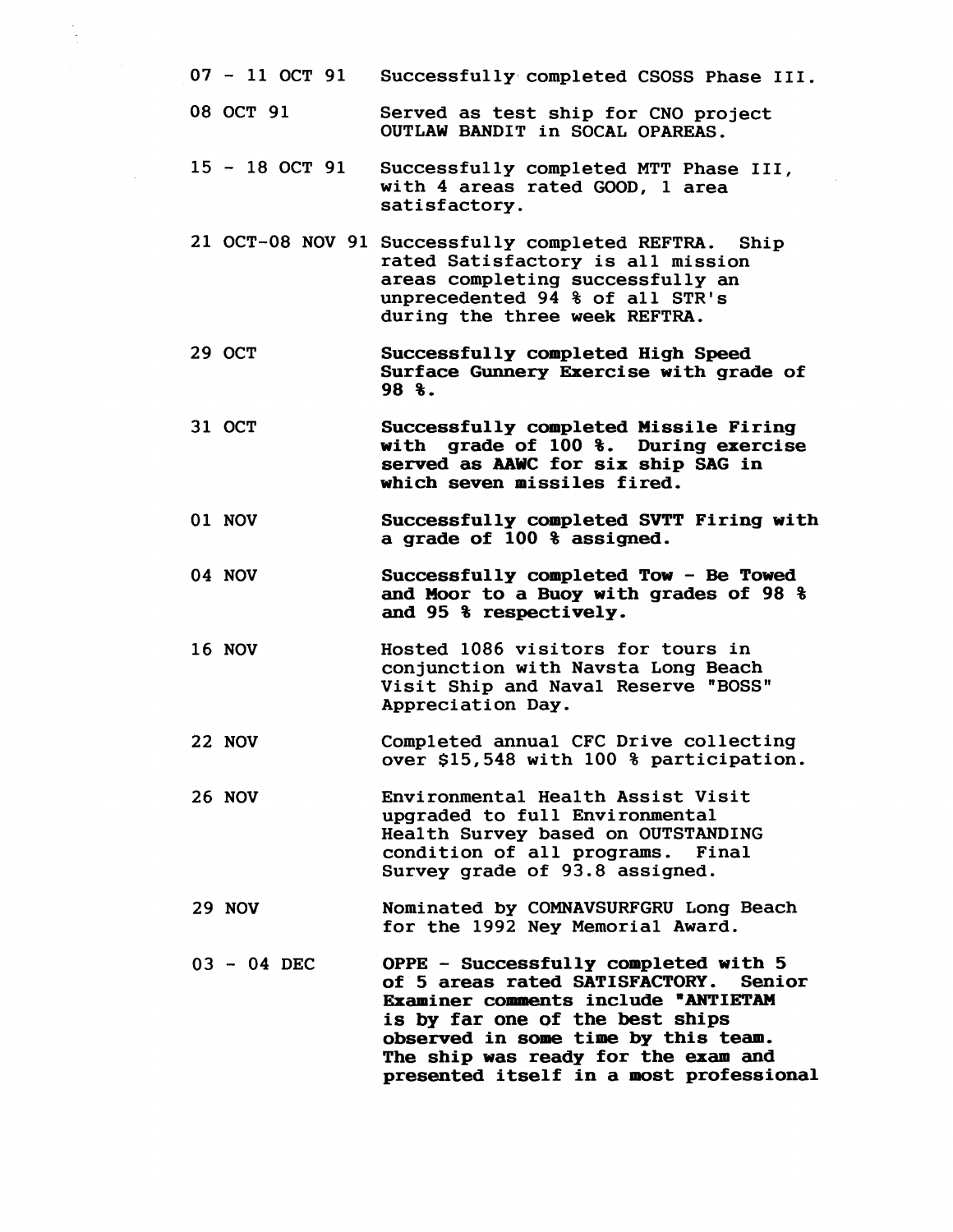**manner.** "

| 07 DEC | Hosted 140 Navy League members onboard |
|--------|----------------------------------------|
|        | for tours and a ceremony in memory of  |
|        | the 50th anniversary of the Pearl      |
|        | Harbor attack.                         |

- **<sup>09</sup> 13 DEC Successfully completed Naval Gunfire Support Team Training with a grade of 93.5** % **assigned.**
- **10 DEC Medical Department found to be C1 during Medical Readiness Exam (MRE) with no Major Discrepancies noted and only one Minor Discrepancy found.**
- **<sup>10</sup> 12 DEC Hosted Congressman Ike Skelton, ranking member of the House Arms Services Committee for ship's visit and underway observation period.**
- **<sup>10</sup> 20 DEC Successfully completed CSRT.**
- **14 DEC Hosted Children's Christmas Party onboard, complete with Santa Claus, clown, gifts and refreshments for ANTIETAM Families.**
- **<sup>16</sup> 19 DEC Successfully completed Command Inspection. COMNAVSURFGRU Long Beach calls ANTIETAM "Overall the BEST ship inspected this year and 'Heads and Shoulders above any ship I've seen thus far."**
- **17 DEC Successfully completed annual CMS Inspection with zero discrepancies. Inspector calls ANTIETAM'S CMS account "the best inspected this year."**
- 23 DEC-17 JAN 92 Completed "R" Availability, including **a major refurbishment of the Galley, Messdecks, Scullery, and Wardroom Pantry**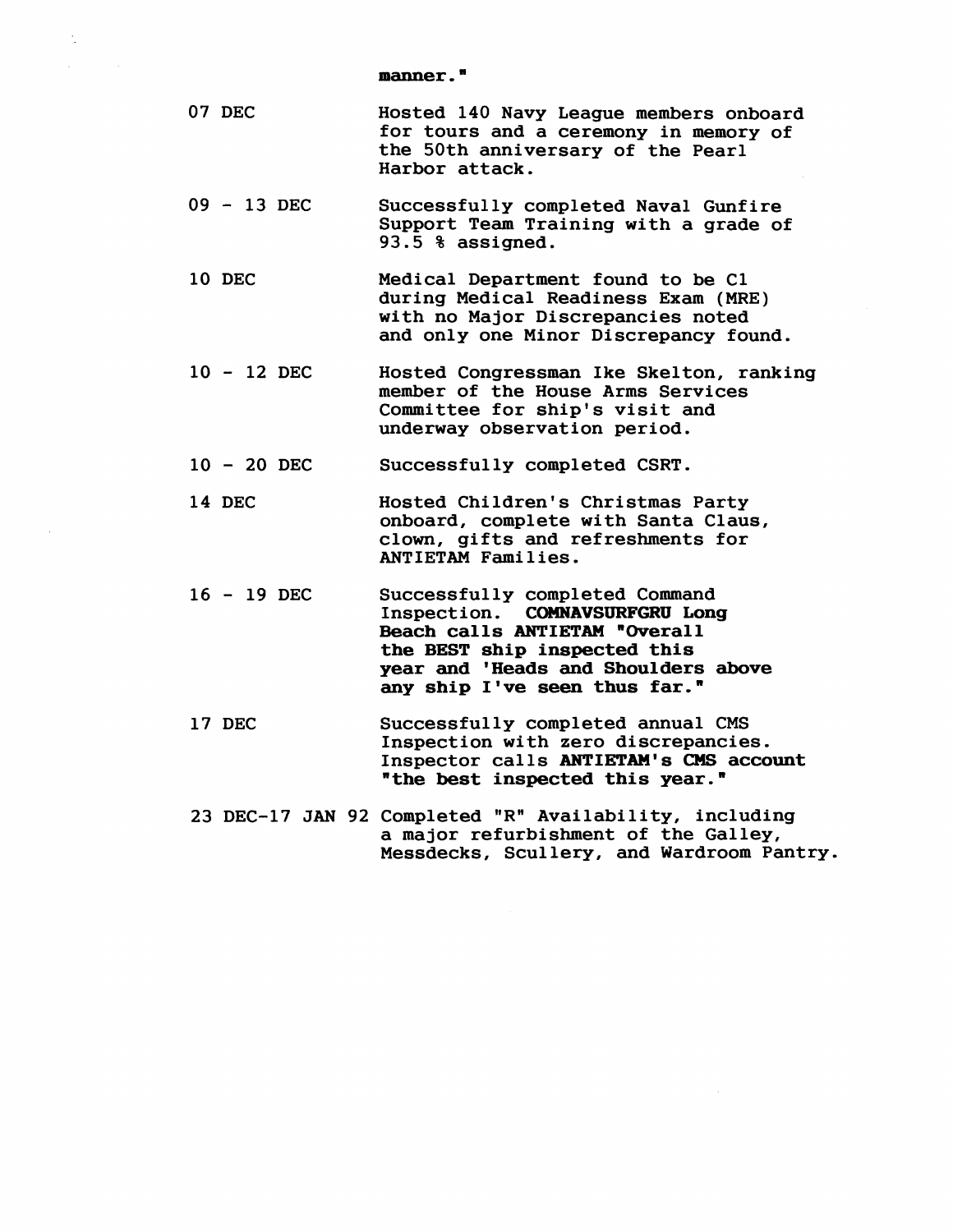## 3. Narrative:

## 10-13 FEB 91 Nuclear Weapons Assist Team

Antietam successfully completed a Nuclear Weapons Assist Team visit in preparation for her upcoming Nuclear Weapons Acceptance Inspection.

23 FEB 91 Battle Efficiency Award

Results of the Battle Efficiency and Warfare Excellence awards for the competitive cycle ending 31 DEC 90 by COMNAVSURFPAC named Antietam as the winner for all cruisers in Specific awards included Excellence in Anti-Air Warfare, Anti-surface Warfare, Electronic Warfare, and the Battle Warfare was and the Battle West Theorem Competing against all other SURFPAC cruisers in the areas Competing against all other SURFPAC cruisers in the areas of mission effectiveness, military smartness, safety, personnel and administration, upkeep and maintenance, and required inspections, Antietam was judged superior in every respect.

12-13 MAR 91 Nuclear Weapons Acceptance Inspection

Antietam was rated OUTSTANDING in ten of twelve mission areas for successful completion of the Nuclear Weapons Acceptance Inspection.

25 MAR - 31 MAY 91 Dry Dock Selected Restricted Availability

Antietam completed her first dry-dock period at Long Beach Naval Shipyard with the completion of over 643 repairs and upgrades.

11-13 JUN 91 Light Off Assessment

Following an intense shipyard period, the engineering department successfully completed a Light Off Assessment with three of four mission areas rated as Above Average.

03 JUL 91 Aviation Assist Visit/Aviation Readiness Evaluation

Antietam successfully completed the annual COMNAVSURFPAC Aviation Assist Visit. This single day inspection examined both portable and installed aircraft handling equipment, personnel training records and qualifications, and the aviation fuel<br>system. Additionally examined are flightdeck and Vertrep Additionally examined are flightdeck and Vertrep zone firefighting equipment. The assist team judged Antietam's material and personnel readiness as meeting or exceeding all inspection criteria, thus waiving the requirement for the usual Aviation Readiness Evaluation.

06-08 AUG 91 Cruise Missile Tactical Qualification

Antietam was certified capable to employ Tomahawk cruise missiles following review by CMTQT. Inspectors termed the inspection the "Best in the past five years!"